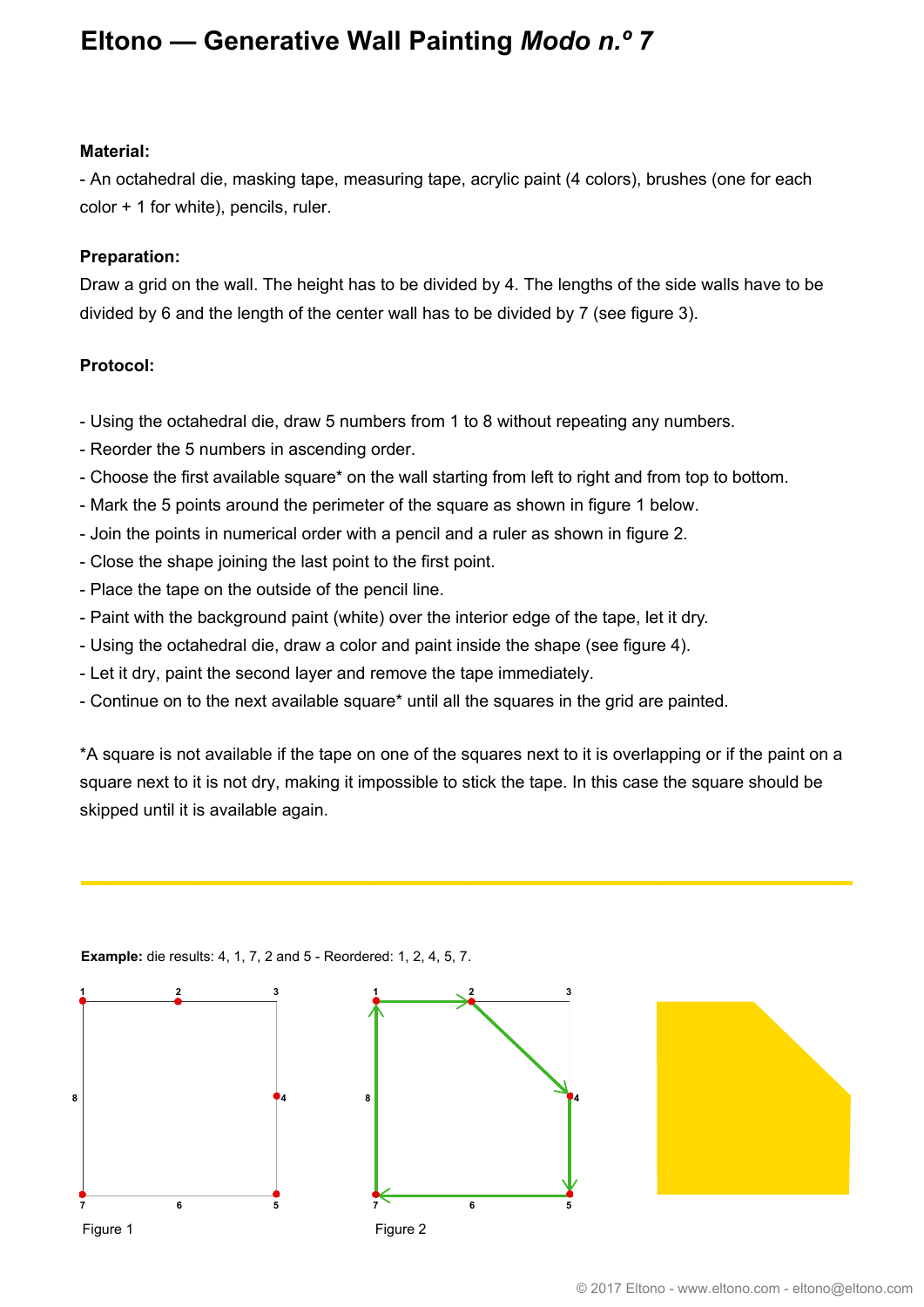# **Eltono — Generative Wall Painting** *Modo n.º 7*

**Simulated results in red, blue, yellow and turquoise with different proportions:**

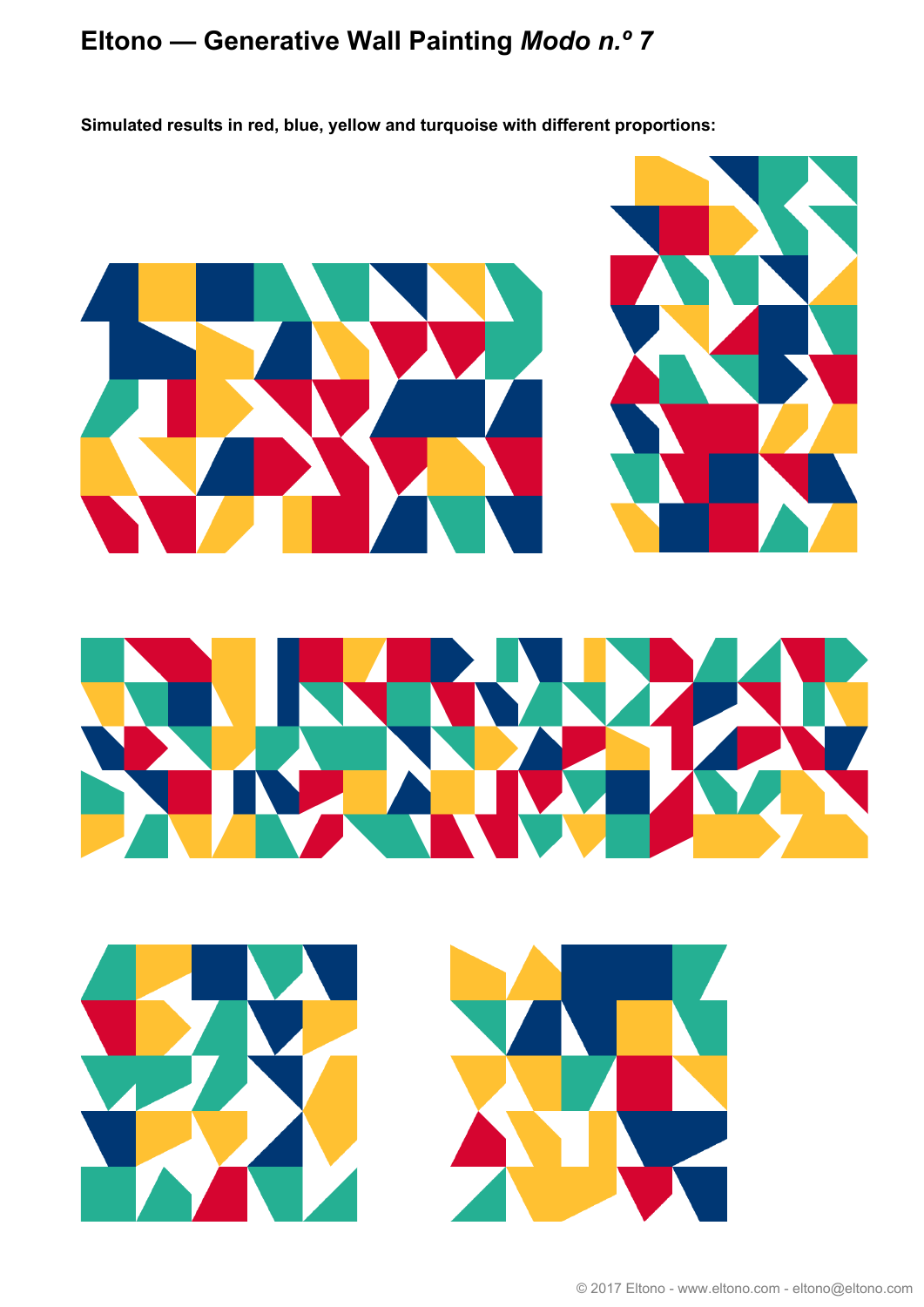



Figure 4

Figure 3